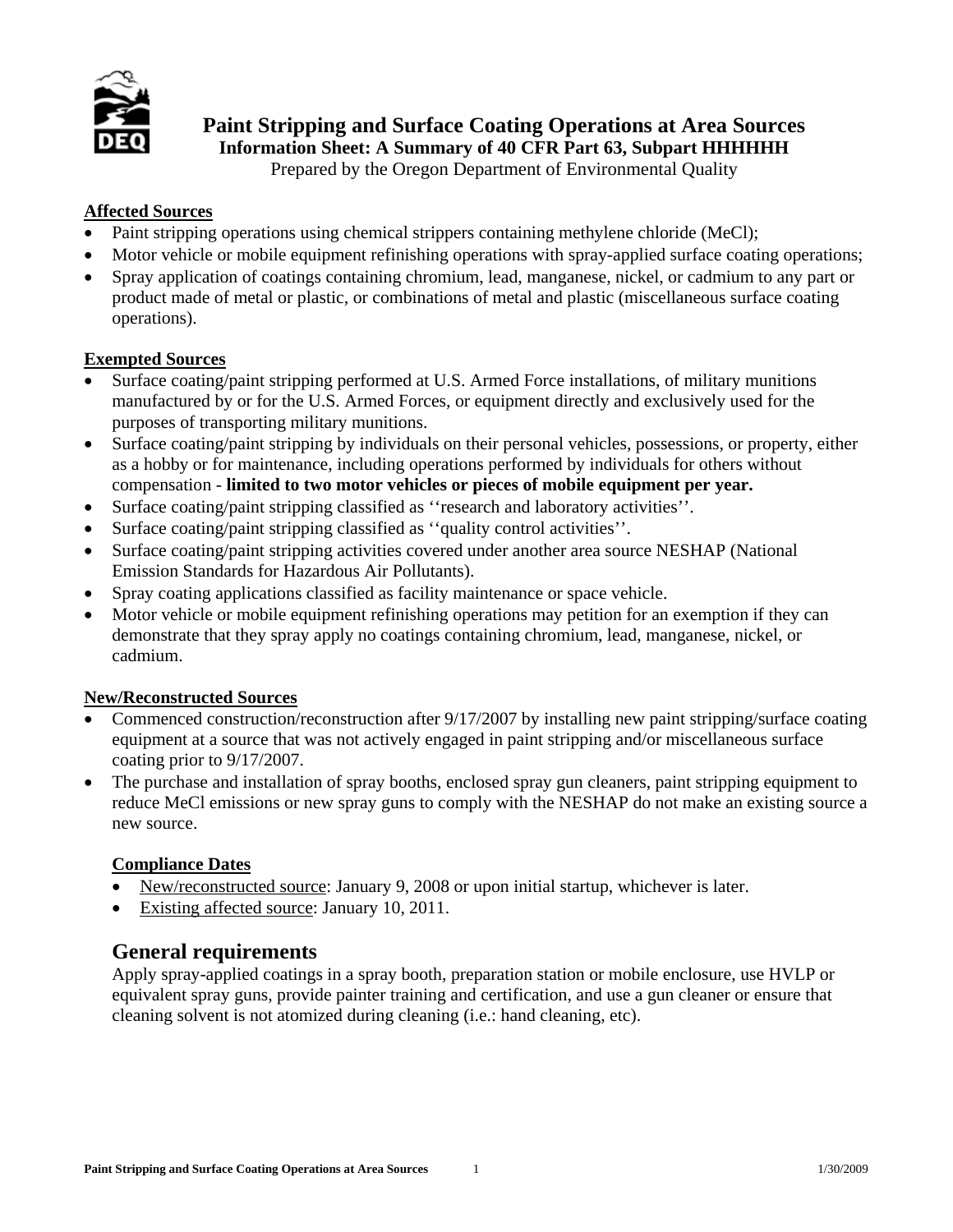### **Spray booth/preparation stations**

*For refinishing complete motor vehicles or mobile equipment:* 

- Fit with filter technology demonstrated to achieve at least 98-percent capture of paint overspray.
- Fully enclosed with a full roof, and four complete walls or side curtains.
- Ventilated at negative pressure so that air is drawn into any openings or curtains.
- If a spray booth is fully enclosed and has seals on all doors and other openings and has an automatic pressure balancing system, it may be operated at  $\leq 0.05$  inches water gauge positive pressure.
- Does not apply to waterwash spray booths.

*For refinishing miscellaneous parts and products or vehicle subassemblies:* 

- Full roof, at least three complete walls or side curtains, and ventilated so air is drawn into the booth.
- Walls and roof of a booth may have openings, if needed, to allow for conveyors and parts to pass through the booth during the coating process.

### *For refinishing mobile ventilated enclosures used for spot repair*

• Enclose and, if necessary, seal against the surface around the area being coated such that paint overspray is retained within the enclosure and directed to a filter to capture paint overspray.

### **Painter Certification**

Have all painters trained and certified. Spray application is prohibited by persons who are not certified.

- New sources: No later than 180 days after hiring or no later than July 7, 2008, whichever is later.
- Existing sources: No later than 180 days after hiring or no later than January 10, 2011, whichever is later.
- Equivalent training completed within 5 years prior to the date training is required, satisfies the training and certification requirement and is valid for a period of 5 years after the date of completion.
- Training and certification will be valid for a period not to exceed 5 years.

### *Required training elements*

- Must be hands-on and classroom training that at a minimum addresses the following:
	- o Spray gun equipment selection, set up and operation (to include: coating viscosity, proper fluid tip or nozzle selection, proper spray pattern, air pressure and fluid delivery rate).
	- o Improvement in transfer efficiency to minimize overspray and coatings usage (to include: correct gun distance and angle to part, proper banding and overlap, and the reduction in lead and lag at the beginning and end of each stroke.
	- o Routine spray booth and filter maintenance (including selection, installation and change out)
	- o Instructions on how to comply with the requirements of the rule.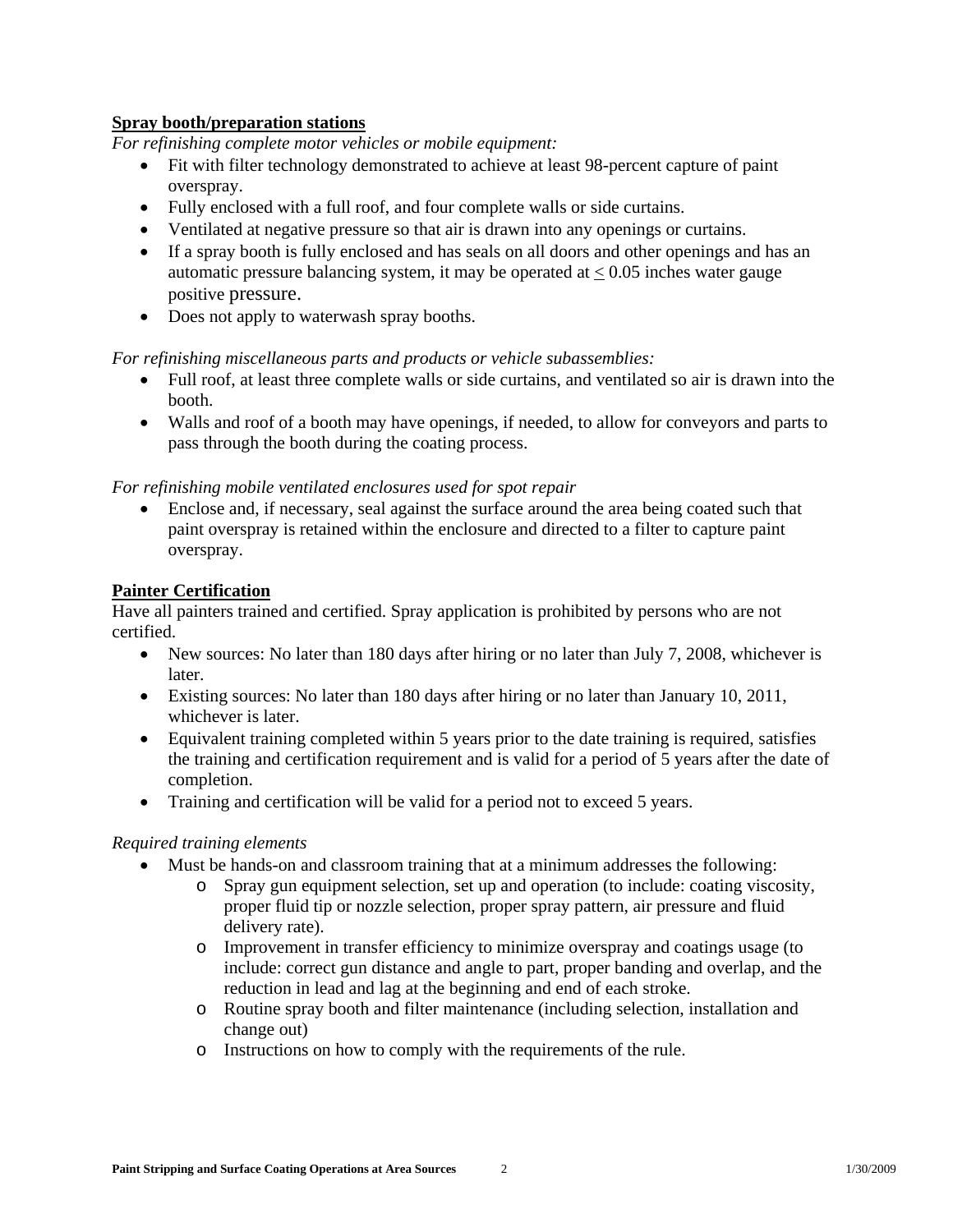### **Spray equipment**

- All spray-applied coatings must be applied with a spray gun classified as HVLP, electrostatic, airless, air-assisted airless, or an equivalent technology.
- Equivalent technology must be requested in writing and approved for use in advance.

### **Spray gun cleaning**

- All paint spray gun cleaning must be done so that an atomized mist or spray of gun cleaning solvent and paint residue is not created outside of a container that collects used gun cleaning solvent.
	- o Spray gun cleaning may be done with, for example, hand cleaning of parts of the disassembled gun in a container of solvent, by flushing solvent through the gun without atomizing the solvent and paint residue, or by using a fully enclosed spray gun washer.
	- o A combination of non-atomizing methods may also be used.

### **Paint stripping operations**

*Management Practices*

- Implement the following management practices to minimize emissions of MeCl.
- Evaluate each application to ensure there is a need for paint stripping.
- Evaluate each application to ensure that there is no alternative paint stripping technology that can be used.
- Reduce exposure of all paint strippers containing MeCl to the air.
- Optimize application conditions when using paint strippers containing MeCl to reduce MeCl evaporation.

Practice proper storage and disposal of paint strippers containing MeCl.

#### *Minimization Plan*

- Required at each paint stripping operation that uses  $> 1$  ton/yr of MeCl.
- Develop and implement a written MeCl minimization plan to minimize the use and emissions of MeCl.
- Post a placard/sign outlining the plan in each area where paint stripping operations occur.
- Maintain a copy of current plan on site at all times.

#### *Annual MeCl Usage Records*

• Maintain on-site copies of annual usage of paint strippers containing MeCl.

### **Notifications**

*Initial Notification* 

- New affected sources: No later than 180 days after initial startup or July 7, 2008, whichever is later.
- Existing affected sources: No later than January 11, 2010.

#### *Notification of Compliance Status*

- New affected sources: With initial notification.
- Existing affected sources: On or before March 11, 2011.